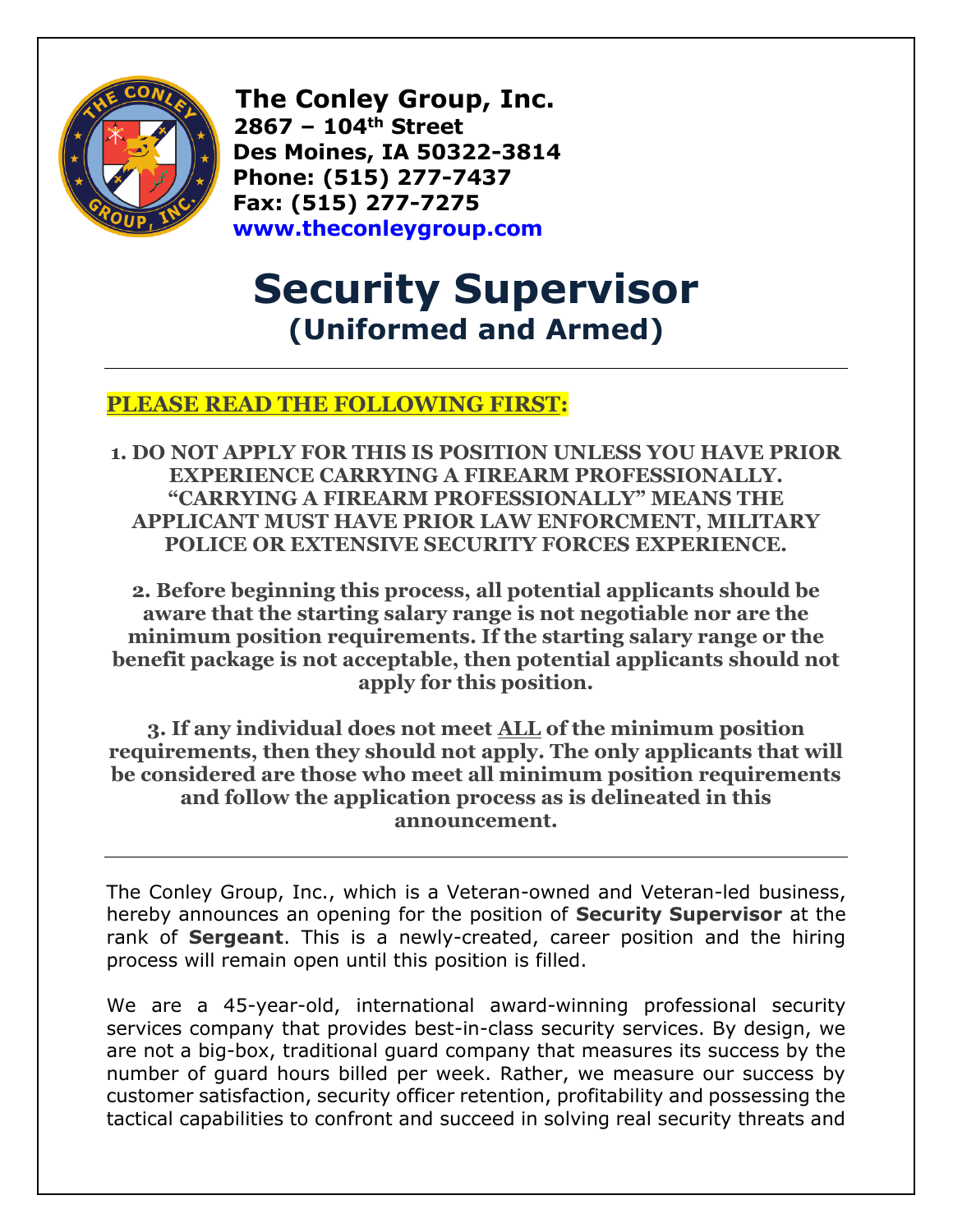risks for our customers. We epitomize the term "quality over quantity." Our professional security officers do far more than just observe and report. In fact, we operate much like a private law enforcement agency versus a low-wage, poor-quality traditional guard company where no one is proud to work. Our security officers are very proud to be a part of our team of bona fide security professionals.

It is essential that our new Security Supervisor be honest, ethical, highlyintelligent, positive, calm under pressure, tactically-capable, loyal, hardworking, self-starting, and be able to operate successfully in a fast-paced environment. Having a can-do, optimistic attitude at all times is essential. Our Security Supervisor will wear a traditional police-like uniform most days, be armed, and perform wide and diverse duties on a daily basis that range from routine tasks to emergency response. No two days will ever be the same and there is seldom a monotonous day.

Our Security Supervisor will help train, lead and mentor our security officers, help ensure our customers are receiving the superior level of service they have come to expect and ensure all facets of the Security Supervisor's assignment are functioning effectively and efficiently. Our Security Supervisor will be a direct-report to a Security Manager.

It is our intent to hire a Security Supervisor who is able and wants to be promoted. This means promotion opportunities to a manager and possibly a director's position. What our company does now in term of service delivery is the future of physical security. Thus, we are most interested in hiring the right individual who is willing to make a long-term commitment and grow with us.

The starting salary for a Security Supervisor is \$55,000.00 to a possibly of up to \$67,000.00 annually. Additionally, we will provide our Security Supervisor with a generous benefits package that includes 100% paid personal medical insurance. A family insurance policy can be purchased by the employee at our discounted group rate. Dental insurance, life insurance and other benefits will also be provided.

The minimum requirements for this position are:

- Meet or exceed all company qualifications for employment. Those are:
	- o Possess a valid Iowa driver's license (or, obtain one within 30 days of beginning employment).
	- o Own and / or have readily available for use a licensed and insured working motor vehicle.
	- o Have a working telephone (landline or cellphone).
	- o Have earned a high school diploma or GED.

Page | 2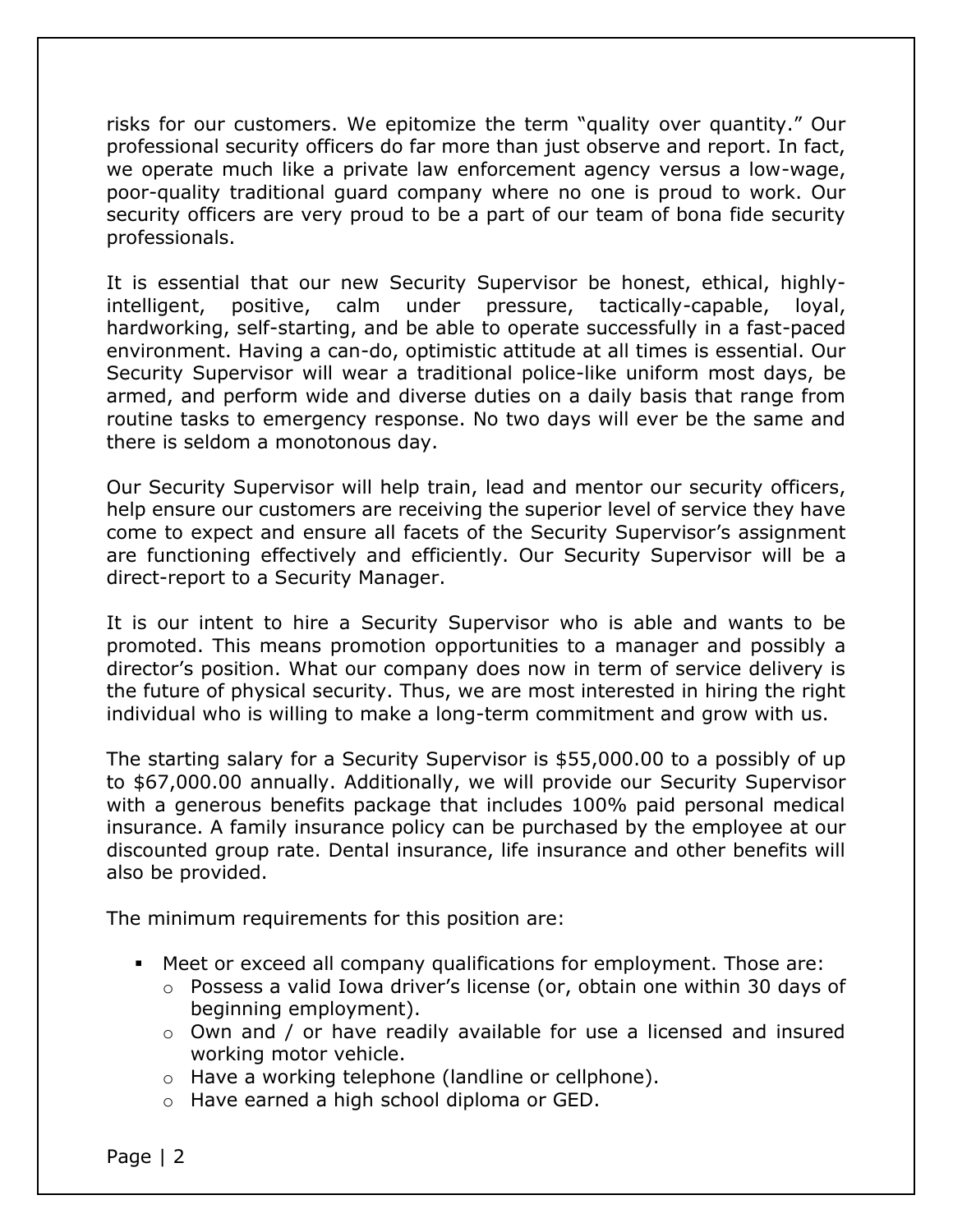- $\circ$  Be fully physically qualified and emotionally able to perform the job functions of a security professional in all job assignments.
- $\circ$  Have never been convicted of a serious misdemeanor or felony crime, in any state or any other country in the world.
- $\circ$  Have never ever been convicted of domestic abuse or of any crime that resulted from domestic abuse in any country or state.
- o Have a good credit rating.
- o Agree to adhere to all company rules and regulations, policies and guidelines.
- o Consent to a thorough background investigation.
- o Be able to work any shift your assigned (full time applicants are required to be available to work any days and hours assigned).
- o Be of good moral character and exhibit responsible behavior at all times.
- o Not use any type of tobacco products while on duty or while in a company uniform.
- o Possess good written and oral communications skills.
- o Be able to successfully operate in a highly structured, paramilitary environment.
- o Successfully complete a series of employment assessments.
- o Not be bound by any legal non-competition or non-disclosure agreement that would prohibit employment.
- o If hired, successfully complete the Certified Protection Officer (CPO) certification program within the first three months of employment and successfully complete the Certified in Security Supervision and Management (CSSM) program within the first six months of employment.
- Be able to be licensed as an I.D. card holder by the Iowa Department of Public **Safety.** Safety. The Safety Safety. [https://www.legis.iowa.gov/docs/code/2014/80A.pdf\]](https://www.legis.iowa.gov/docs/code/2014/80A.pdf)
- Possess at least one of the following:
	- o Have earned an Associate's Degree in a related discipline from a U.S. regionally-accredited college or university and possess at least five years of successful private-sector management experience in a service business demonstrating an increasing level of responsibility.
	- o Have not earned any degree from a U.S. regionally-accredited college or university and possess at least 10 years of successful private-sector management experience in a service business demonstrating an increasing level of responsibility.
- Applicants MUST have prior training and experience with carrying a firearm professionally (except \* marked items), and must own or have available to use the following:
	- o One Duty Belt (2")

Page | 3